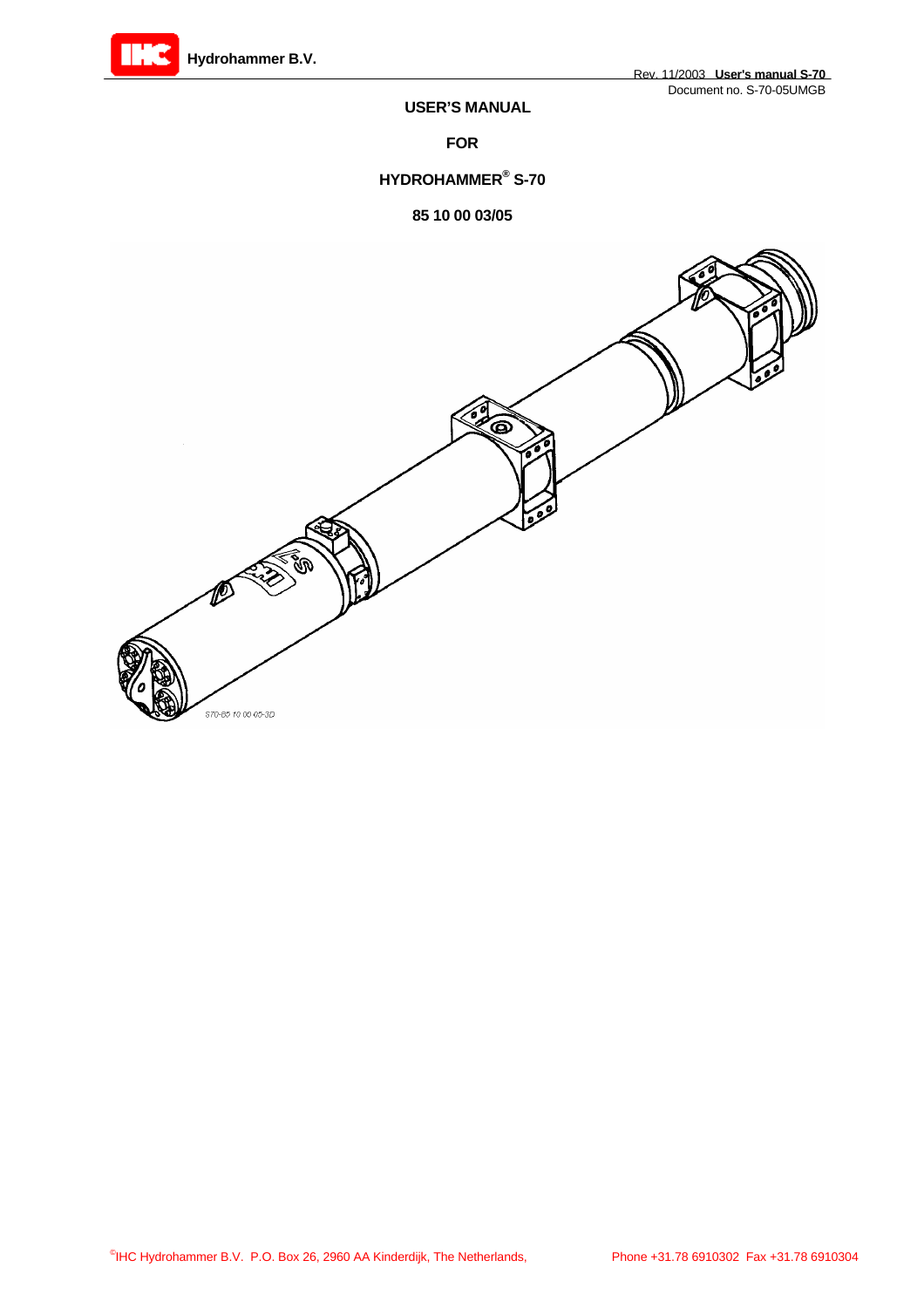

#### PREFACE

This manual gives the necessary information for the safe operation of the *Hydrohammer® S-70*. It also includes guidelines for preventive maintenance. Operation and maintenance shall be done by approved persons only. References to other documentation, figures etc. are shown in *italics*

#### **Intended use**

The *Hydrohammer® S-70* is only intended for use as a hydraulic piling hammer for driving steel piles, in combination with its corresponding control system in non hazardous areas.

Only approved persons may operate or maintain the machine. An approved person is one who is familiar with this equipment and with possible dangers involved. During first commissioning, the user(s) will be instructed as per agreement by IHC HYDROHAMMER. This manual must be used in combination with the user's manual of the selected *Hydraulic power pack* and *Control equipment*.

For any repair, please contact IHC HYDROHAMMER B.V.

Read this manual carefully before actually working with the unit.

#### GUARANTEE/LIABILITY

The terms for guarantee and liability as specified in the general conditions of IHC (October 1991) shall apply, unless mentioned otherwise in this manual or agreed between IHC HYDROHAMMER B.V. and the customer in writing.

#### SAFETY PRECAUTIONS

IHC HYDROHAMMER B.V. points out that the execution of the safety precautions as specified below and abidance with the safety rules can only be the full responsibility of the user.

IHC HYDROHAMMER B.V. therefore, denies any claim which should arise from failure to execute the necessary safety precautions or negligence of the rules as laid down by user's management or safety officer.

Safety stickers have been used as shown on fig. 9 of this manual. Replace stickers as soon as they can not be read.

The header **WARNING** is used where failure to obey the instruction can result in injury to the operator or exposed persons.

The header **CAUTION** is used where failure to obey the instruction can result in damage to the equipment.

- Use only approved lifting equipment when moving the Hydrohammer<sup>®</sup>.
- Pile driving should be stopped immediately to prevent possible (further) damage:
	- after trouble or something unusual has been observed,
	- when the refusal criteria are reached *(see par. 3.4),*
	- in case of fire near the hammer.

Problems for which no solution can be found in this manual, please contact IHC HYDROHAMMER B.V.

- Use personal protection items such as safety goggles, gloves and shoes to prevent injury.
- Never insert hands, fingers or tools in inspection holes.
- The cross-sectional area of the steel pile shall not be less than 200  $\text{cm}^2$ .
- The eccentricity of the hammer relative to the pile shall be less than 2.5 cm.
- The angle between hammer and pile shall not exceed 1:50. Check regularly the amount of wear on the inserts of sleeves in use.
- Do not (dis)connect the hoses while the *Hydraulic power pack* is in operation.
- Make sure that the cap is under pressure before lifting the hammer from horizontal to vertical position, to prevent uncontrolled movement of the ram. In case charging is necessary, the ram weight will move and may hit the bottom of the housing with a "bang" which is normal.
- **Dirt and sand are enemy no. 1 to hydraulic systems.** Do not grind or weld near disassembled or open hydraulic components *(during maintenance)*. Clean the components if necessary with engine fuel.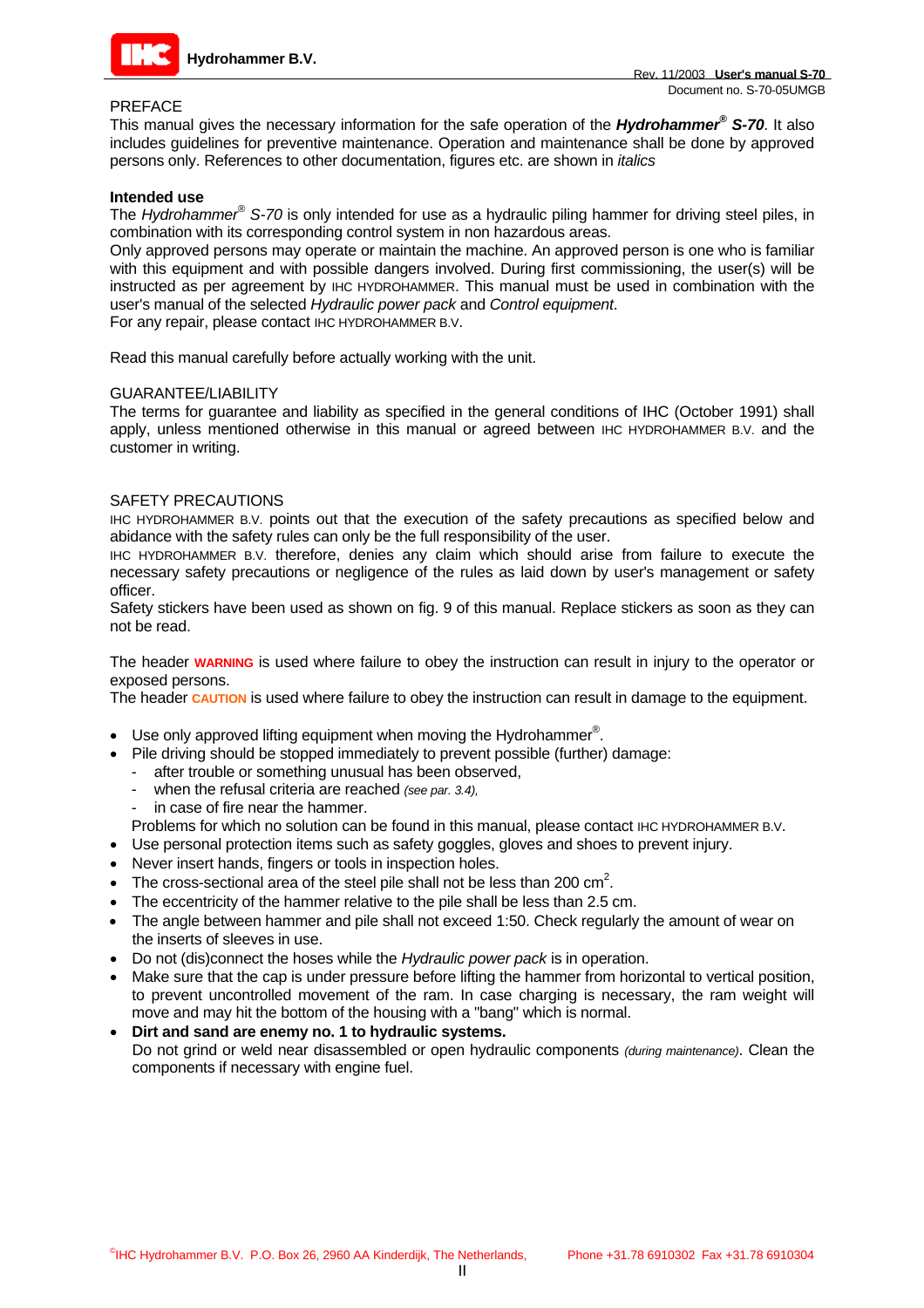

| Title page    |                         |  |
|---------------|-------------------------|--|
|               |                         |  |
|               |                         |  |
| $1_{-}$       |                         |  |
| 1.1           |                         |  |
| 1.2           |                         |  |
| 1.3           |                         |  |
| 1.4           |                         |  |
|               |                         |  |
| 2.            |                         |  |
| 2.1           |                         |  |
| 2.2           |                         |  |
| 2.3           |                         |  |
| 2.4           |                         |  |
|               |                         |  |
| 3.            |                         |  |
|               |                         |  |
| 3.1           |                         |  |
| 3.2           |                         |  |
| 3.3           |                         |  |
| 3.4           |                         |  |
| 3.4.1         |                         |  |
| 3.4.2         |                         |  |
| 3.4.3         |                         |  |
| 3.5           |                         |  |
| 3.6           |                         |  |
| 3.7           |                         |  |
| 3.8           |                         |  |
|               |                         |  |
| 4.            |                         |  |
| 4.1           |                         |  |
| 4.1.1         |                         |  |
| 4.1.2         |                         |  |
| 4.1.3         |                         |  |
| 4.1.4         |                         |  |
| 4.1.5         |                         |  |
| 4.2           |                         |  |
| 4.2.1         |                         |  |
| 4.2.2         |                         |  |
| 4.2.3         |                         |  |
| 4.2.4         |                         |  |
|               |                         |  |
| 5.            |                         |  |
|               |                         |  |
|               |                         |  |
|               |                         |  |
| 6.            |                         |  |
| 6.1           |                         |  |
| 6.2           |                         |  |
| 6.2           |                         |  |
|               |                         |  |
|               | <b>LIST OF DRAWINGS</b> |  |
| <b>Fig. 1</b> |                         |  |
| Fig. $2$      |                         |  |
| Fig. 3        |                         |  |
| Fig. $4$      |                         |  |
| Fig. 5        |                         |  |
| Fig. $6$      |                         |  |
| <b>Fig. 7</b> |                         |  |
| <b>Fig. 8</b> |                         |  |
| Fig. 9        |                         |  |
|               |                         |  |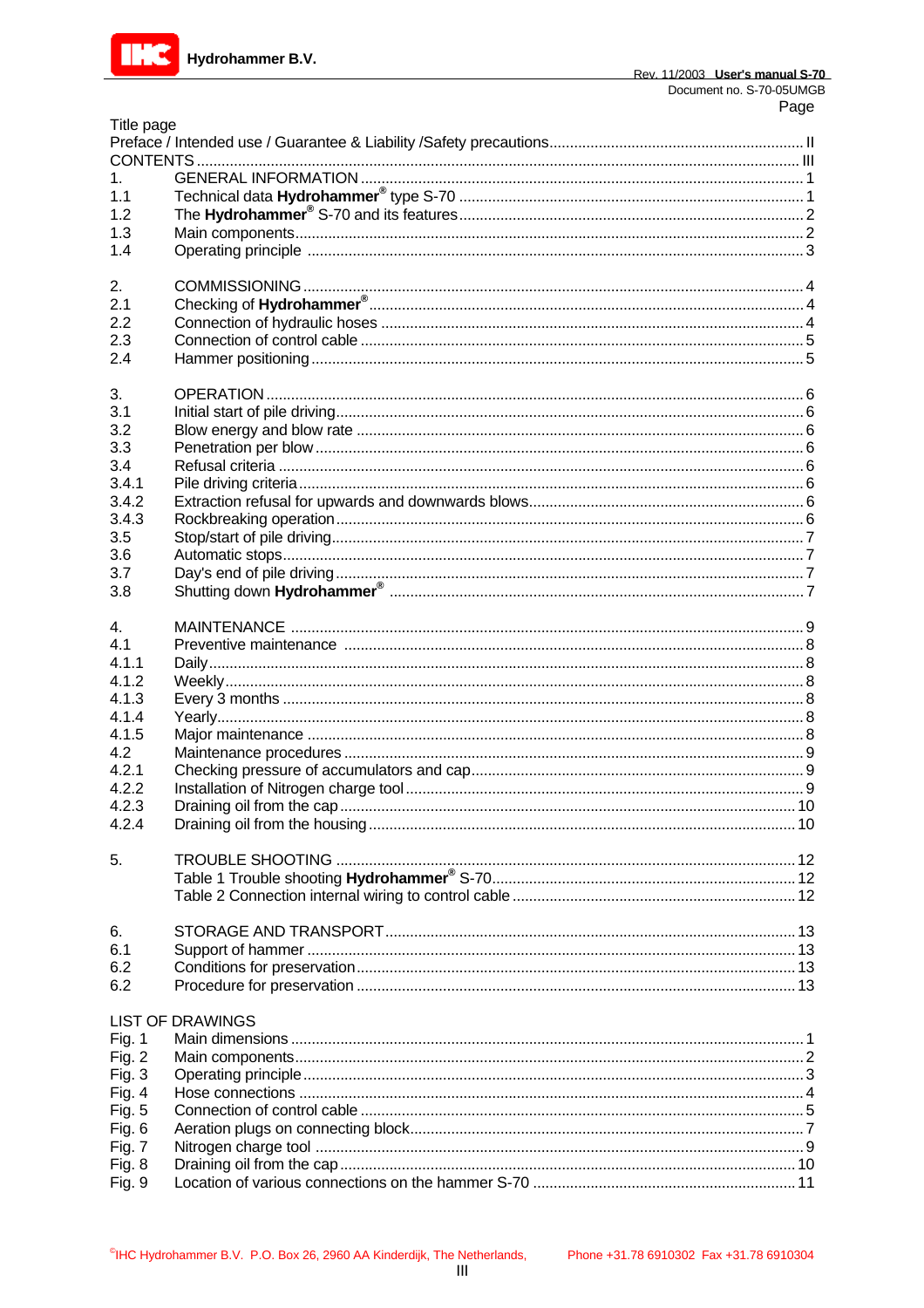

## 1. GENERAL INFORMATION

## **1.1 Technical data Hydrohammer ® type S-70**





| <b>Operating data</b> |  |
|-----------------------|--|
|                       |  |

| Max. net energy/blow         | 70  | kNm       |
|------------------------------|-----|-----------|
| Min. net energy/blow         | 2   | kNm       |
| Blow rate @ max. energy      | 50  | Blows/min |
| Weights                      |     |           |
| Ram                          | 3,5 | tons      |
| Hammer (incl. ram, in air)   | 8,3 | tons      |
| Hammer (incl. ram, in water) | X,X | tons      |
| <b>Hydraulic data</b>        |     |           |
| Average operating press.     | 230 | bar       |
| Max. operating pressure      | 350 | bar       |
| Max. oil flow                | 220 | l/min     |

#### **Nitrogen filling pressures**

| Vertical pile driving only! Values will vary for pile driving under |         |     |
|---------------------------------------------------------------------|---------|-----|
| different angles with the vertical                                  |         |     |
| Supply accumulator                                                  | 120-140 | bar |

| oupply about that of | .       | ້   |
|----------------------|---------|-----|
| Return accumulator   | 4-5     | bar |
| Cap                  | $10-13$ | bar |
| - -                  |         |     |

# **Safety setting**

| Cap (rupture disc) | 40 | bar |
|--------------------|----|-----|
|                    |    |     |

## **Connections**

| Oil supply 1 $\frac{1}{4}$ " hose (P)      | 38S/M52 | male |
|--------------------------------------------|---------|------|
| Oil return 1 $\frac{1}{4}$ " hose (R)      | 38S/M52 | male |
| Nitrogen/ air to cap (CA)                  | R 3/4"  | male |
| See fig. 9 (page 13) for other connections |         |      |

| Lifting eyes WLL          |    |         | hole |                     |       | thick |       |
|---------------------------|----|---------|------|---------------------|-------|-------|-------|
| <b>Working Load Limit</b> |    |         |      | diam.               |       | ness  |       |
| L <sub>1</sub>            |    | 25 tons |      | $\varnothing$ 52 mm |       |       | 70 mm |
| L <sub>2</sub>            |    | 9 tons  | Ø    |                     | 40 mm |       | 40 mm |
| L <sub>3</sub>            | 9. | tons    | Ø    |                     | 40 mm |       | 40 mm |

#### **Noise emitting data**

Since the noise level highly depends on the applied energy levels, pile caps etc., a range is given for the equivalent A-weighted noise pressure level at a distance of 1 m and at 1.6 m above the ground level (average over 10 consecutive blows at 70% of max. energy):

L A eq 90-98 dB(A)

With an optional sound enclosure, this level can be reduced to 85 dB(A)





**Fig. 1: Main dimensions**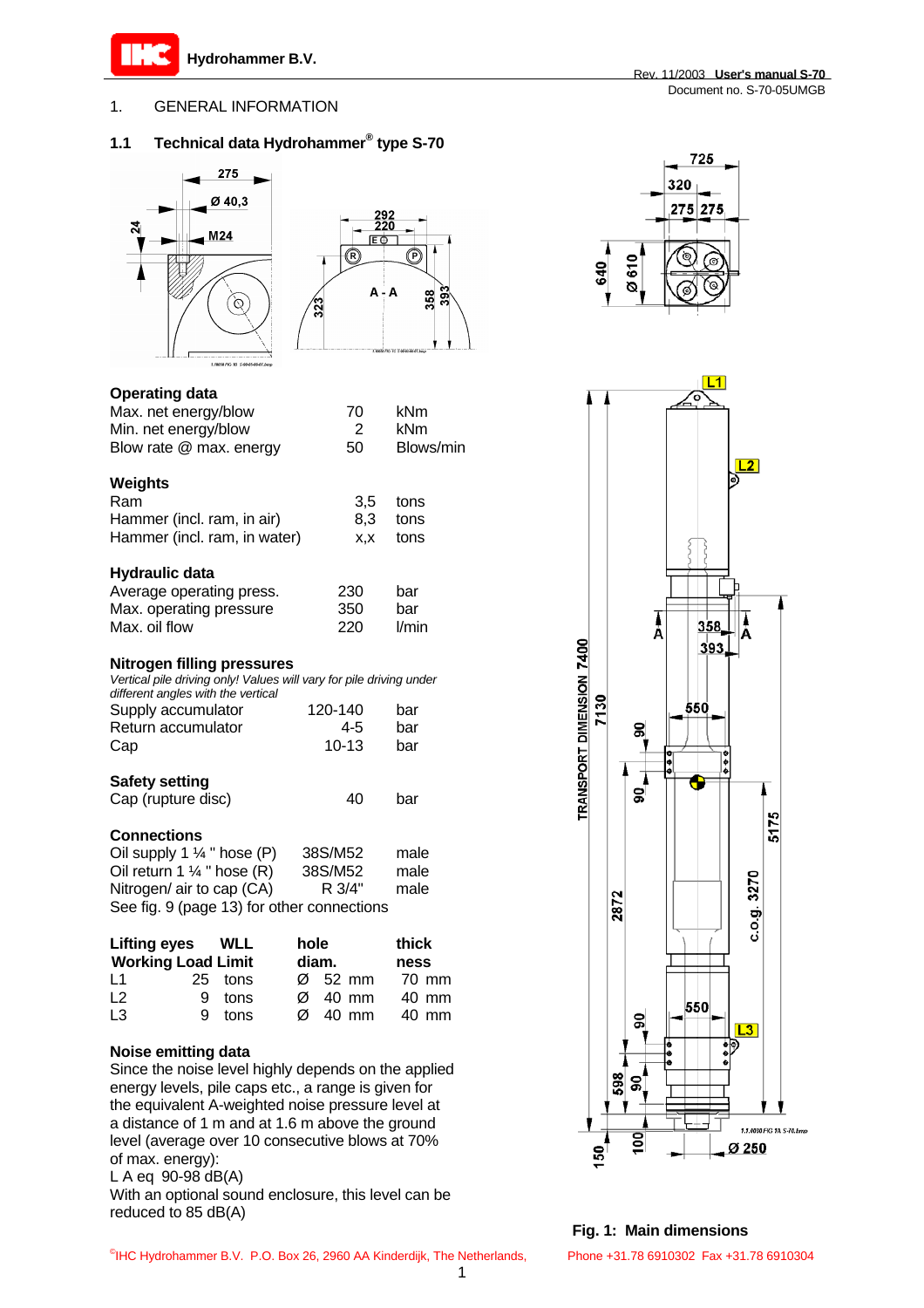

#### **1.2 The Hydrohammer® S-70 and its features**

The **Hydrohammer®** S-70 is a universal, electronically controlled, hydraulic impact type of hammer for steel piles. It is also suitable for underwater operation with minor preparation (contact IHC for further details).

The **Hydrohammer®** complies with the very strict requirements of modern pile driving.

It provides:

- Possibility for underwater pile driving without loss of energy.
- Control and read-out of the energy per blow, permitting control of the entire piling operation.
- Automatic protection for overload.
- Simple construction for easy operation and maintenance.
- High reliability.
- Relatively high blow energy / net weight ratio.
- No loss of performance after prolonged operation.
- No requirement for hard wooden or synthetic cap filling for hammer protection.
- Suitability for leader guiding or free riding operation.
- No need of a guide cage. With a fixed pile guide sleeve, the hammer can be placed free on the pile.
- Possibility to drive batter piles up to 45° to the vertical, with only a minor reduction of the blow energy.

#### **1.3 Main components** *(see fig. 2)*

The **Hydrohammer®** basically consists of a hydraulically driven ram weight (6), guided by oil lubricated bushings in the upper ring (4) and the lower housing (7). The piston at the upper part of the ram weight (6) moves inside the cylinder (1). The two supply- and two return accumulators, located in the cap (2), are filled with Nitrogen at one side of their internal floating piston (not shown). The return and supply valves (3) are externally mounted to the upper ring.

The two hose connections are located on the

connecting block (9) which is also mounted on the upper ring.

The supply and return valves are identical and therefore interchangeable, the same applies to the accumulators.

Sensors (5), activated by the ram weight, are installed in the housing (10) and supply the signals to the electronic control system to regulate the stroke and to measure the blow energy.

Shock absorbers (8) are installed in the lower housing to absorb the rebound of the pile.

Rev. 11/2003 **User's manual S-70**



1 Cylinder

- 2 Cap
- 3 Valves
- 4 Upper ring
- 5 Sensors
- 6 Ram weight
- 7 Lower housing
- 8 Shock absorbers
- 9 Connecting block with air connection
- 10 Housing

#### **Fig. 2: Main components**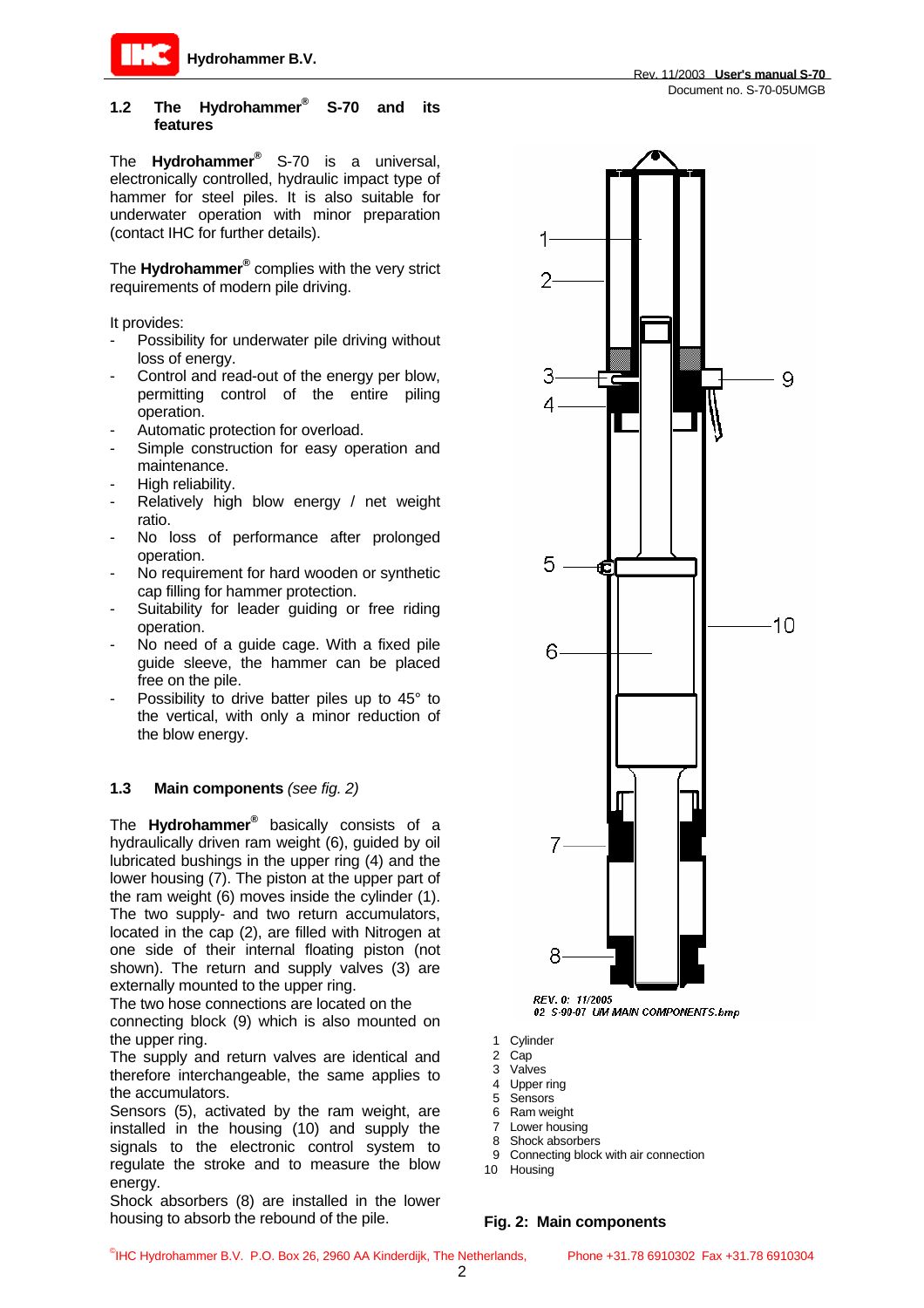

#### **1.4 Operating principle** *(see fig. 3)*

Fig. 3 shows schematically the hammer operation. For the sake of clarity, the valves (2 and 7) and the accumulators (1 and 8) are drawn outside the hammer.

At rest (not energized), both the return and supply valves are open, allowing a continuous oil circulation through the **Hydrohammer®** and the hydraulic hoses with filtered oil from the power pack.

#### **Hammer cycle**

When starting the **Hydrohammer®** , the return valve (7) closes and the oil in the space (3) under the piston (4) lifts the ram. At the end of the lifting stroke, the supply valve (2) closes and the return valve opens. The ram (10) is now pushed downwards by its own weight and the gas pressure on top of the piston.

At the end of the downward stroke (sensor B "sees" ram weight), the return valve closes, followed by the opening of the supply valve, completing the cycle and a new cycle will start. The suppletion valve (9) acts as a check valve, enabling backflow of hydraulic oil to the piston of the ram weight during the very short periods that both supply and return valve are closed (after the blow and ram in top position).

#### **Cap pressure**

A cap pressure below the value as specified in par. 1.1 reduces the operating pressure and maximum blow energy. On the other hand, a higher cap pressure increases the operating pressure and maximum blow energy.

#### **Accumulators**

The accumulators (1 and 8) reduce the pressure and flow fluctuations between the continuous oil flow from the power pack and the intermittent flow in the hammer.

#### **Blow energy**

Blow energy is controlled by varying the time that the return valve (7) remains closed during the lifting stroke of the ram.

The energy, delivered to the pile, is measured for every blow via sensors *(see fig.2/5)* and can be selected for display on the control box, as well as the blow rate and velocity.



- 2 Supply valufators<br>3 Space under piston
- 4 Piston
- 
- 5 Cap space 6 Cap fill connection
- 7 return valve
- 8 return accumulators
- 9 Suppletion valve
- 10 Ram weight
- 11 Sensor block AB

#### **Fig. 3: Operating principle**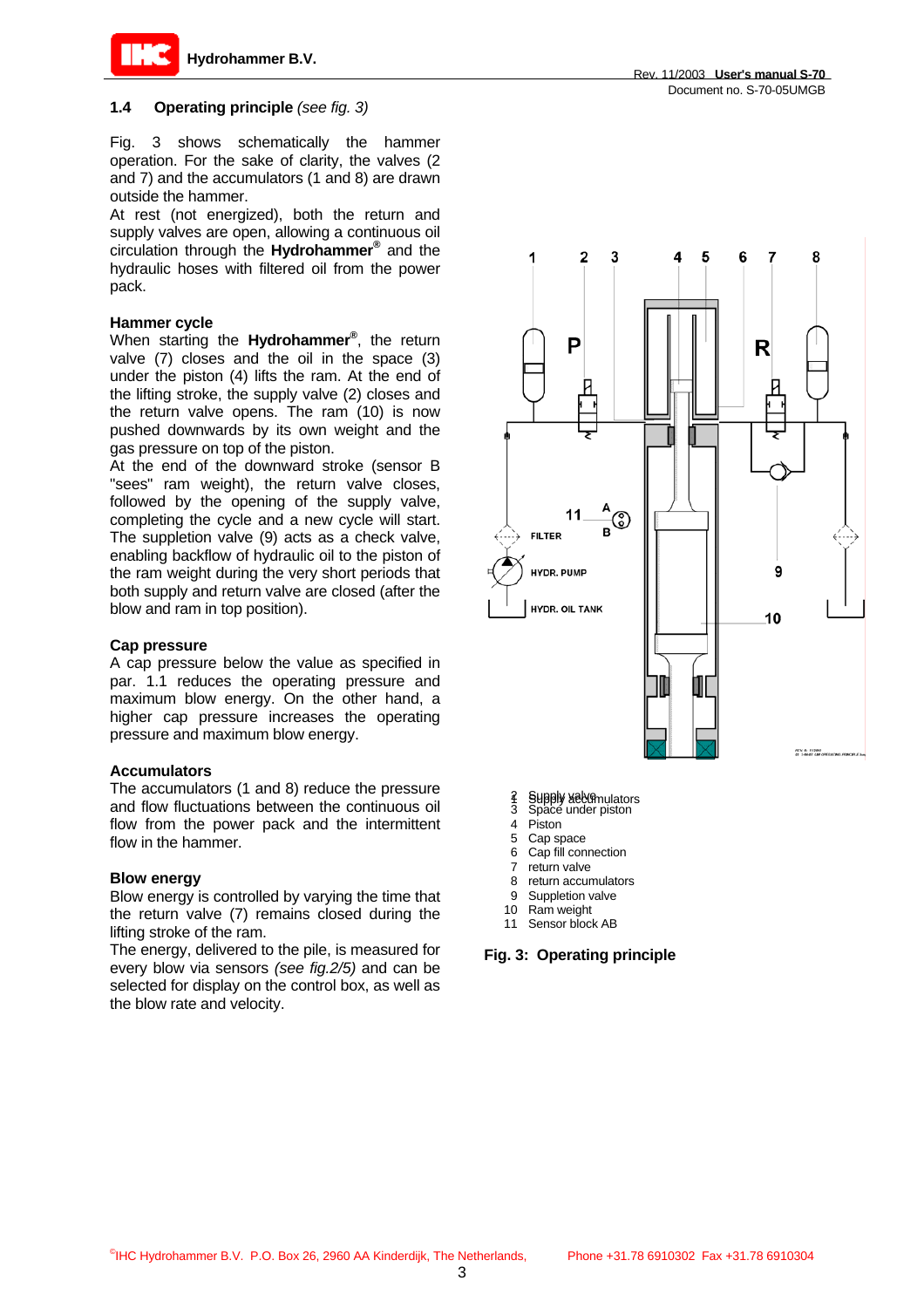

#### 2. COMMISSIONING

**2.1 Checking of Hydrohammer ®** *(see fig. 4).*

## The **Hydrohammer®** S-70 is shipped:

- o with the cap and accumulators pressurized at the (max.) levels as specified in par. 1.1.
- o with the hydraulic hose connections closed by a "bleeding hose set". This is done for **safe depressurizing** of the possible pressure built-up in the internal hydraulic oil circuit, due to gas leakage from cap and accumulators.

This set-up also provides environmental protection against oil spillage.

Perform the following checks with the **Hydrohammer®** in *horizontal* position:

- 1 Drain the cap as described in par. 4.2.3.
- 2 Drain any hydraulic oil leaked from the housing at connection D2 *(see fig. 7).*
- 3 Check the oil level of the lower bearing at connection F4 *(see fig. 7)* and top up if necessary.
- 4 Depressurize hydraulic circuit of the hammer with the bleeding hose set:
- Ensure both ball valves are in closed position.
- Disconnect the small hose (3) at the arrow from the ball valve at the press. connection (P).

## CAUTION

- - **Slowly** open the ball valve at the return connection (R) to depressurize the internal hydraulic oil circuit. Collect the escaping hydraulic oil.
- Reconnect the hose to the valve at connection (P) and disconnect the small hose from the ball valve at connection (R).
- 5 Open the ball valve at the pressure connection (P) to drain and to collect any remaining oil.
- 6 Reconnect the hose to the ball valve at (R), disconnect both coupling nuts with blanking plugs (2) and store it together with the valved hose for later reuse in case of storage and transport.
- 7 Check the pressure of the cap and the accumulators using the nitrogen charge tool *(see par. 4.2.1 and 4.2.2).*

## **2.2 Connection of hydraulic hoses** *(see fig. 4)*

USE ONLY HOSES, supplied by IHC.

Before connecting the hoses make sure that:

- the engine of the power pack is not in operation,
- nobody is standing right in front of the hose connections of the power pack,
- there are no traces of sand or dirt left in the coupling nuts and connecting nipples. If necessary clean the connections with engine fuel.

Connect the hydraulic hoses (4) at the connections (P) and (R) of the hammer and at the power pack.

If, accidentally, the supply and return line have been crosslinked, the **Hydrohammer®** will not function properly. A pressure of 90 bar will be indicated when the oil is circulated. As long as the operating pressure is less than 200 bar, the system will not be damaged.



- Male stud coupling (remains on hammer)
- Hose coupling nut with plug (remains on bleeder hose set 3 Bleeder hose set, including ¼" ball valves, nipples and Interconnecting hose (L= 1500 mm)
- 4 Hydraulic hose 1 ¼" M52 (P & R)

#### **Fig. 4: Hose connections**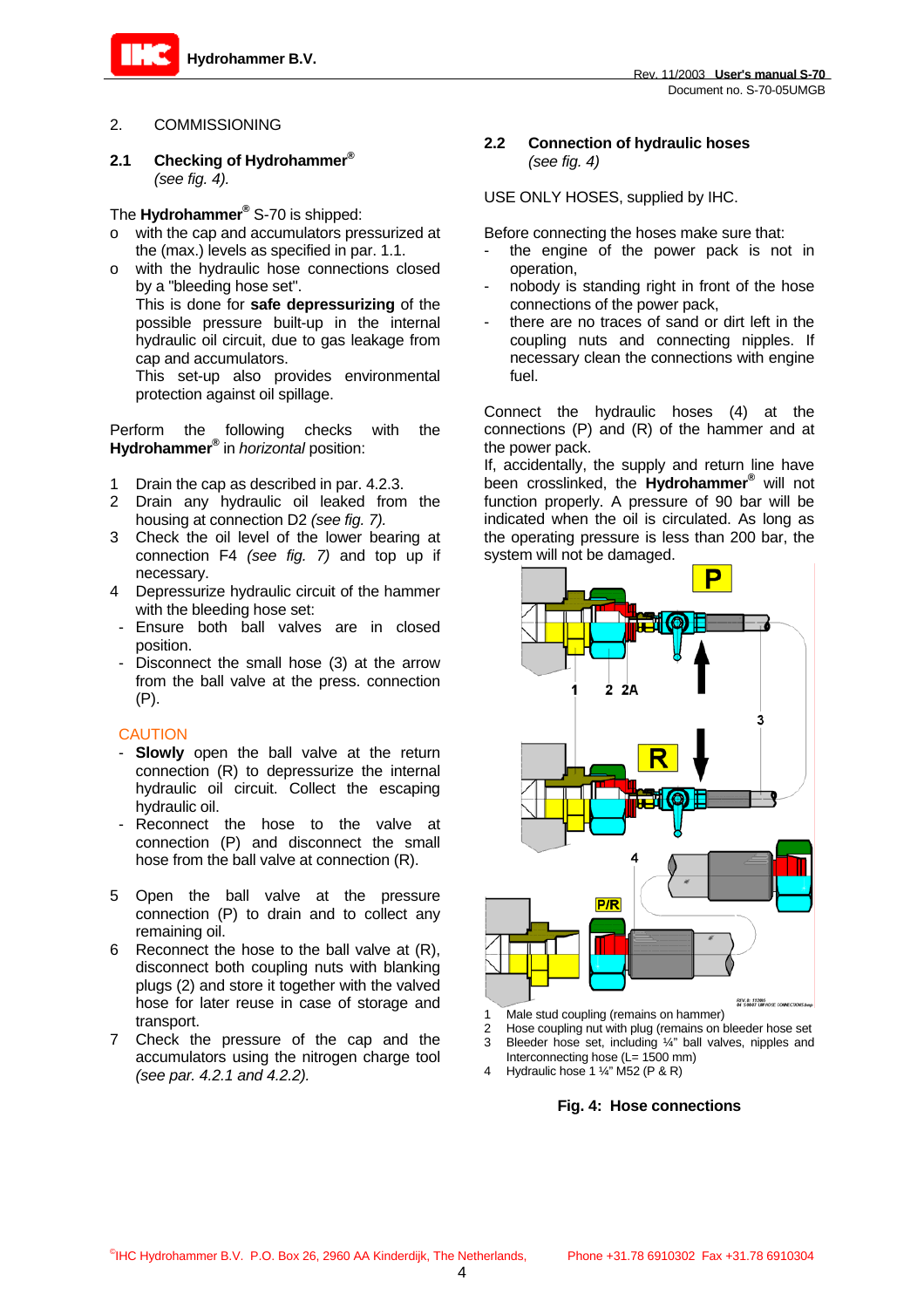

#### **2.3 Connection of control cable** *(see fig. 5)*

The **Hydrohammer®** S-70 is shipped with the control cable disconnected from the connecting block (1) and with a transport cover (2) installed at cable entry.

The procedure for connecting the control cable is as follows:

- 1 Remove the transport cover (2) and put the six socket head screws (3) aside for later use *(see step 6)*
- 2 Remove the O-ring (6) from the cover and place it on the special cable cover (4).
- 3 Pull the 14 pins connector (7) out of the connecting block over approx. 20 cm.
- 4 Ensure that both connector parts are clean and free of oil or water.
- 5 Connect the female connector (5) of the cable cover to the corresponding male connector (7). Tighten coupling nut until the nut lock engages.
- 6 Slide the connector into the connecting block and mount the cable cover to the connecting block with the same six screws.
- 7 Store the transport cover conveniently for later reuse (storage or transport).

#### **2.4 Hammer positioning**

Assumed is that all other associated equipment, necessary for the intended piling operation (leader-guided or free riding mode for vertical or batter piling), is already installed.

Lift the **Hydrohammer®** , using the lifting eyes L1, L2 and L3 *(see fig. 9)* as necessary, to place the hammer in the required position.

#### WARNING:

- The eccentricity of the hammer relative to the pile shall be less than 2.5 cm.
- The angle between hammer and pile shall not exceed 1:50.





1 Connecting block

- 2 Transport cover<br>3 Socket head scr
- Socket head screw
- 4 Cable end block<br>5 Female connecte 5 Female connector (14p)
- 6 O-ring
- Male connector (14p)

#### **Fig. 5: Connection of control cable**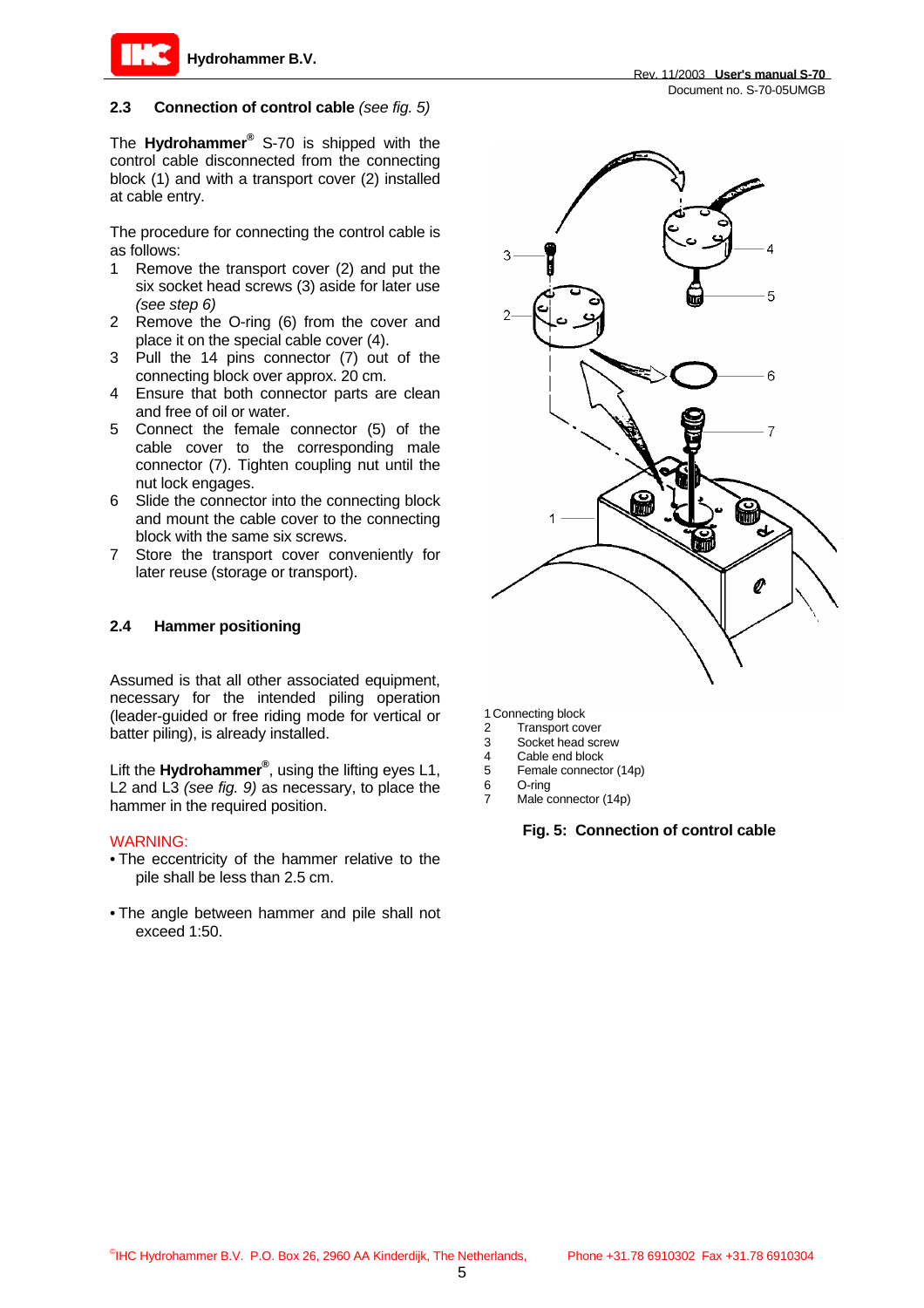## 3. OPERATION

#### **3.1 Initial start of pile driving**

The actual start and piling operation is controlled from the portable control box C-32 or C-34.

See further the user's manual of control equipment as purchased by the client.

Having properly started up the power pack (engine speed approx. 1500 rpm, see power pack manual) and with the **Hydrohammer®** correctly placed in piling position, pile driving is started by switching the START/STOP switch on the control block in START position.

Check for any irregularities, such as jumping of hoses, oil leakage etc.

## **3.2 Blow energy and blow rate**

Because the setting of the energy level is time based, the energy level at a certain cap pressure, is determined by:

- oil flow (dictated by engine speed and number of connected pump heads)
- position of the energy knob on the remote control block (a higher value of lifting time increases the lifting height of the ram weight, at the same time reducing the blow rate).

It often appears that a lower blow energy at higher blow rate is more productive than a higher blow energy at a lower blow rate.

The user will soon get the feeling for the optimal settings of energy and engine speed (minimum 1500 rpm) for a particular soil resistance and type of pile.

#### **CAUTION**

The cross-sectional area of the steel pile shall not be less than 200  $\text{cm}^2$  when applying full energy.

## **3.3 Penetration per blow**

The **Hydrohammer**® will not stop when driving piles through soft soil layers, unless the pile drops dramatically

(trip 04: ram below sensor A).

In such situations it is recommended to keep the blow energy low. When passing through thick layers of very soft soil ("thick water"), where the pile and hammer "sink", it is recommended to stop the operation for a while.

When driving piles in hard soil, the blow energy must be increased.

## **3.4 Refusal criteria**

## **3.4.1 Pile driving refusal**

The refusal criteria at which pile driving operations have to be stopped immediately and beyond which the IHC warranty conditions do not apply anymore are:

1 pile driving refusal is defined as the point where the pile driving resistance exceeds:  **either:** 

an **average** of 250 blows/25 cm (equivalent to 300 blows/ft) pile penetration over six (five) consecutive distances of 25 cm (1 foot).

This equivalent to a maximum of 1500 blows for a distance of 1,5 meter (5 feet) or less,

**or:** 

exceeds 650 blows per single distance of 0,25 m penetration (equivalent to 800 blows/ft)

2 This shall not apply if there has been a delay in pile driving operations for one hour or longer. For the first next 25 cm (1 foot), the blow count may be 1000 as a maximum. Thereafter the refusal criteria of point 1 shall apply again.

Above blow count criteria represent very hard driving conditions and have the purpose to protect the hammer for mechanical breakdowns or failures. In general one can consider a blow count of approximately **80-100 bl/0,25 m (100- 125 bl/ft)** at maximum pile driving energy as a practical maximum.

A small increase in the Resistance to Driving (SRD) will result in a large increase in blow count, i.e. consequently also a large increase in driving time.

## **3.4.2 Extraction refusal for upwards and downwards blows**

*See the separate documentation* about the refusal criteria for use of the IHC extraction cap and extraction cat.

## **3.4.3 Rock breaking operation**

See the separate documentation about the refusal criteria for use of the IHC chisel set.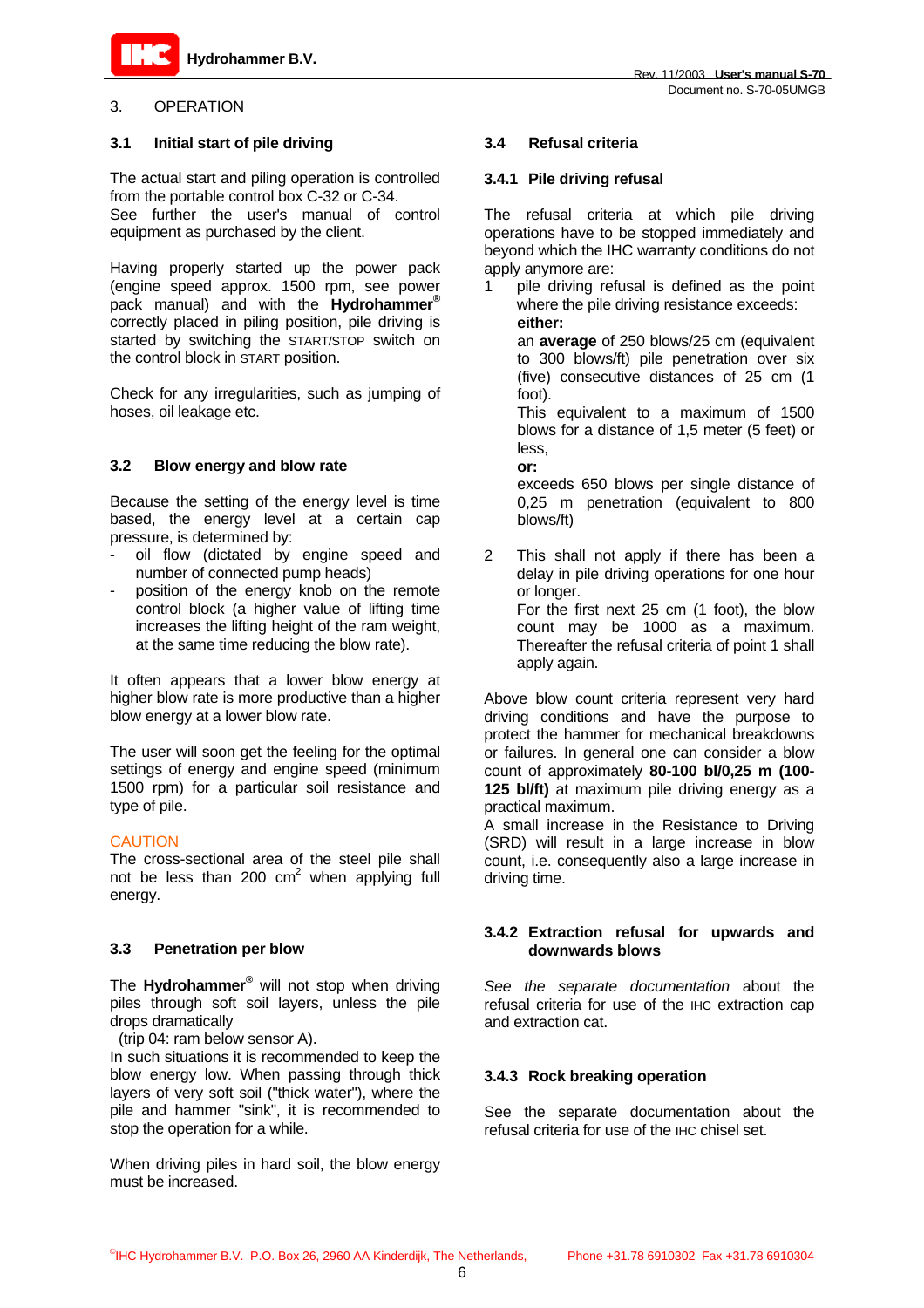



## **3.5 Stop / start of pile driving**

Pile driving should be stopped immediately after trouble or an irregularity has been observed, so as to prevent more damage.

Use the emergency stop on the control

equipment for emergency cases ONLY (both engine of the power pack and piling operation will stop immediately).

See the user's manual of the control equipment how to RESET after an emergency stop.

If problems occur for which no solution can be found in this manual, please contact IHC Hydrohammer.

Pile driving should also be stopped when the refusal criteria (as stated in 3.4 above) are reached, in order to prevent damage to the pile and hammer.

The piling operation can be stopped and restarted with the STOP/START switch on the remote control block at any time as long as no automatic stops occur.

## **3.6 Automatic stops**

The **Hydrohammer®** is stopped automatically when a trip function is activated as indicated by the trip code on the control box.

See the user's manual of the control equipment how to RESET after an automatic stop.

## **3.7 Day's end of pile driving**

At the day's end of pile driving, the Hydrohammer system is stopped as follows:

- put stop/start switch S4 on control equipment C-32 in STOP position (S5 on C-34),
- stop the engine as described in the power pack manual.
- turn the power supply switch S1 on the engine panel A-32 of the power pack in position OFF

In case of prolonged idle operation (three days or more); preservation of the hammer is required as described in paragraph 6.3 Procedure for preservation.

## **3.8 Shutting down the Hydrohammer ®**

At the end of the job, the **Hydrohammer®** will be shut down and eventually prepared for storage or transport.

**o Depressurise the hydraulic oil system** by opening the bypass ball valves on the hydraulic manifold *(see user's manual of the power pack)* 

# **o Disconnect the hoses**

#### NOTE:

The hydraulic hose as supplied are equipped with quick connectors (with integral check valves) at the power pack side which makes emptying of the hoses unnecessary (assuming the hoses can be left connected to the hammer). **at hammer** 

In case the hoses need to be disconnected **from the hammer**, the hydraulic hoses must be emptied to the hydraulic reservoir for environmental reasons:

by making use of gravity flow (with hammer in vertical position) and by opening the R 1/4" aeration plugs on the connecting block *(see fig. 6/V1 and* 



- screw and tighten the plugs back in place, **Fig. 6: Aeration plugs**  having completed emptying,
- disconnect the hoses from the hammer and install the bleeder hose set, *(see fig. 4)* to the P and R connections of the connecting block
- place the dust caps on open hose ends to prevent entrance of dirt and moisture.

## **at power pack**

*V2),* 

- Disconnect the quick connectors of the hydraulic oil hoses (P and R) at power pack and place the dust caps to prevent entrance of dirt and moisture.

Check for possible damage to the hoses. Store the hoses at a proper place

#### **o Disconnect the control cable**

- Disconnect the cable end block of the control cable *(see fig. 5 Pos 4/5)* and store at a proper place to prevent possible damage.
- Install the transport cover (fig. 5/2) on the cable entry opening.

Put the hammer in horizontal position on wooden blocks.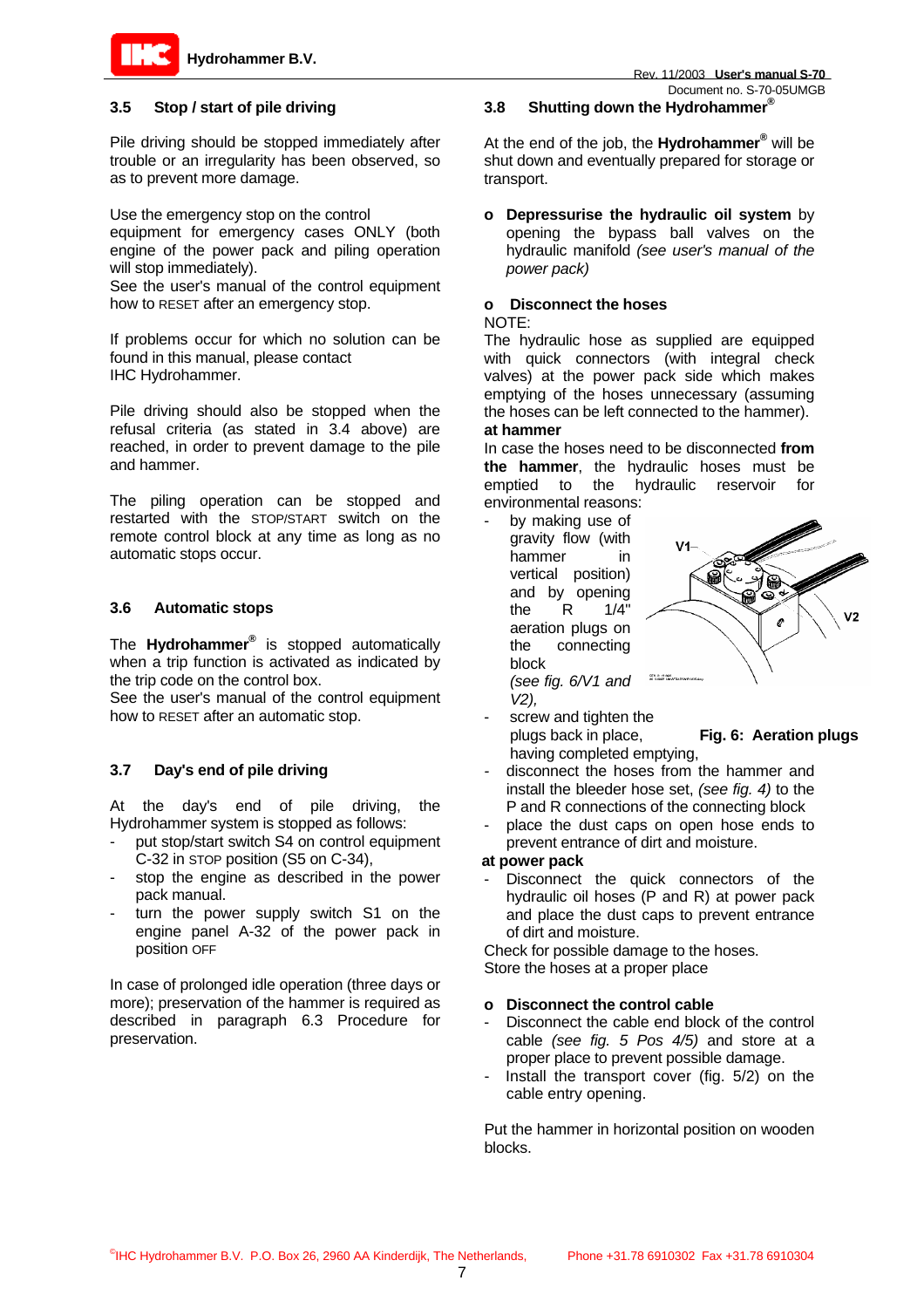

#### **4.1 Preventive maintenance**

The valves and sensors can all be replaced from the outside. The **Hydrohammer®** does not require internal inspections for preventive maintenance.

## **4.1.1 Daily**

Make an overall visual inspection of the hammer for any sign of oil leakage, loose components and the like. In case of loose screwed connections, use the following torque values:

#### **4.1.2 Weekly**

- o Drain the cap *(as described in par. 4.2.3)* and the housing *(see par. 4.2.4),* before starting piling operation.
- o Check the oil level of the lower bearing at connection fig. 9/F4 and top up if necessary with **TOTAL FINA ELF DROSERA MS 68**.

## **4.1.3 Every 3 months**

- o Check shock absorbers (visual inspection of the shock absorbers is recommended when exchanging the pile cap).
- o Check the leakage rate of hydraulic oil, drained from the cap and the housing, measured over a full week of piling operation.
- o Check the pressure of the cap and the accumulators as described in par. 4.2.1. It is strongly recommended to do this also at the beginning of a new piling job.

## **4.1.4 Yearly**

It is recommended to change the bearing oil at least once a year. *(See fig. 9 F4 en D3).*

#### **4.1.5 Major maintenance**

The best indicator for internal wear of the hammer is the leakage rate of the hydraulic oil. Drain, collect and measure the **total** amount of leakage oil from the cap and housing after **a full week of piling operation**. If the amount exceeds 50 l/week, closer attention is required. From that moment on, **logging of leakage rates is recommended**, and major maintenance must be planned.

A cross check with the changes of the hydraulic oil level in the powerpack is recommended.

All major maintenance work, which include replacement of all seals, shall be done by personnel, qualified to IHC standards.

## **4.2 Maintenance procedures**

#### **4.2.1 Checking pressure of accumulators and cap**

Too high or too low pressures in the accumulators may cause the hydraulic hoses to jump. The nitrogen charge tool is supplied to check and correct these pressure levels. See par. 1.1 Technical data, for pressure levels of accumulators and cap.

Checking procedure is as follows, see fig. 7:

- 1 Stop piling operation.
- 2 Stop the engine as described in the power pack manual.
- 3 Put power switch on control box in OFF position.
- 3a **Only** for checking the **return accumulator** (to eliminate pressurizing by possible gas leakage from the cap): Open the two ball valves on the hydraulic manifold of the powerpack to depressurize the system.
- 4 Install Nitrogen charge tool *(see par. 4.2.2)* and ensure valves (1, 2 and 3) are closed.
- 5 Open slightly bolt (7) by turning spindle (5) and read pressure on gauge (H), use gauge (L) only for accurate reading of pressures below 40 bar.
- 6 When pressure is too high, bleed off by opening valve (2).
- 7 When pressure is too low: ensure valve 2 is closed, **close the spindle** and proceed:
	- Open the Nitrogen supply to the charge tool, open valve (3) **only half a turn** and read pressure on gauge (H); must be higher than the required pressure.
	- Charge by opening the spindle (5) until pressure on gauge (H) indicates required pressure and close the spindle.
- 8 Close valve (3) and the Nitrogen supply. Open and close bleed valve (2)
- 9 Disconnect the Nitrogen supply.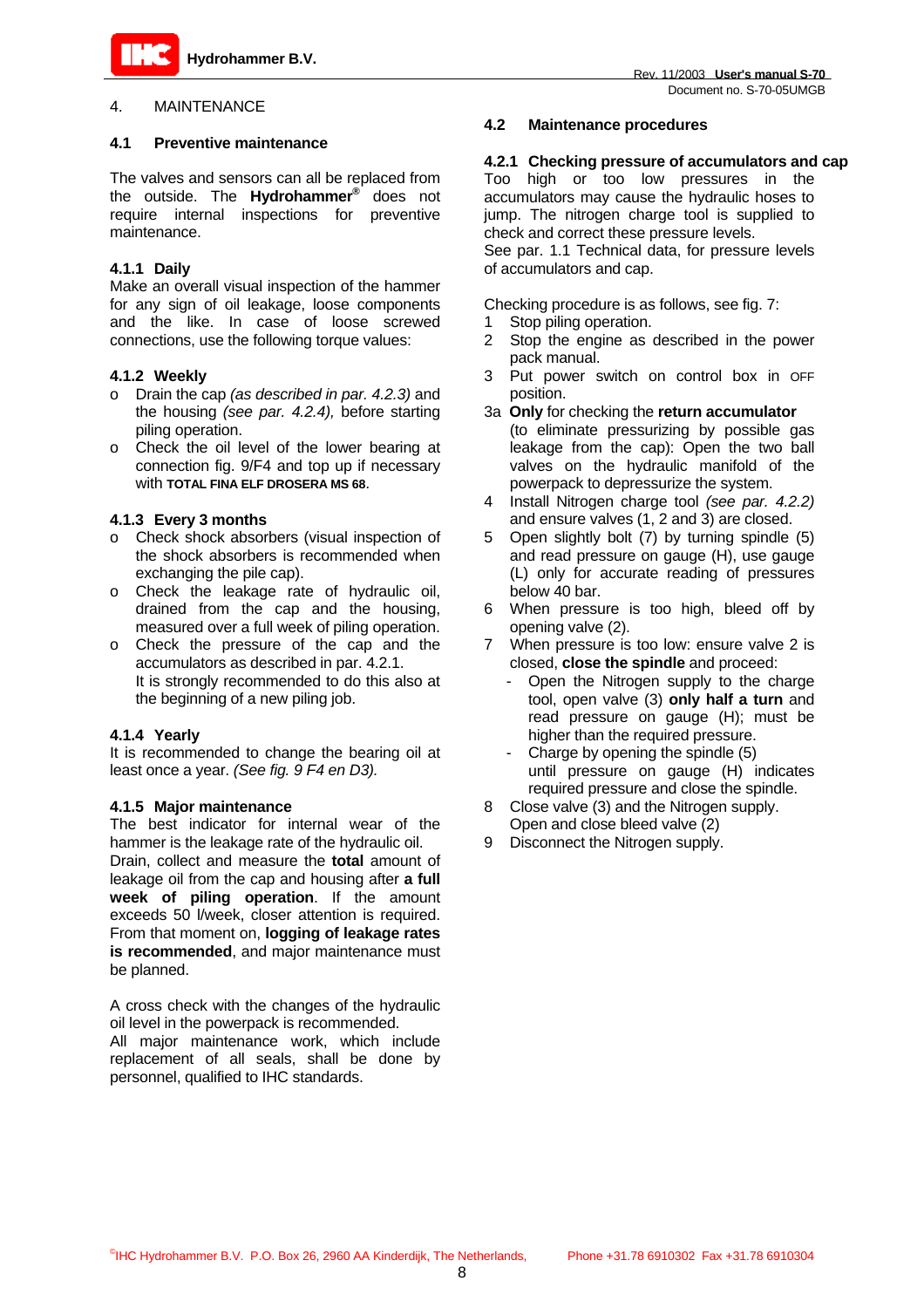

#### **4.2.2 Installation of Nitrogen charge tool**

#### *See fig. 7.*

At one side of the Nitrogen charge tool a coupling nut (M) has been fitted for the Nitrogen. Make sure that the correct connecting nipple has been mounted with regard to the different Nitrogen connections in the various countries *(see for details document 86 70 01 00).* Furthermore the Nitrogen charge tool is fitted with a filling hose and gas connecting assembly  $(4).$ 

Keep valve (1) closed at all times when the charge tool is connected to the hammer or gas supply, to protect pressure gauge (L).

Proceed as follows to mount the Nitrogen charge tool to an accumulator or cap:

- close the valves (1), (2) and (3) for safety reasons
- remove the plug from the accumulator (connection F2 or F3) or the cap (connection F1), using Allen key 12
- loosen bolt (7) by means of a 5 mm Allen key
- mount the gas connector assembly (4) by turning the knurled ring (6) and make sure the hexagon bottom of the spindle (5) falls into the CAUTION head of bolt (7).
	- connect valve block with coupling nut (M) to the Nitrogen supply.

Removal of the Nitrogen charge tool is in reversed order.



- 
- 1 Isolation valve for (L) 7 Sealing bolt
- 2 Bleed valve
- **Block valve**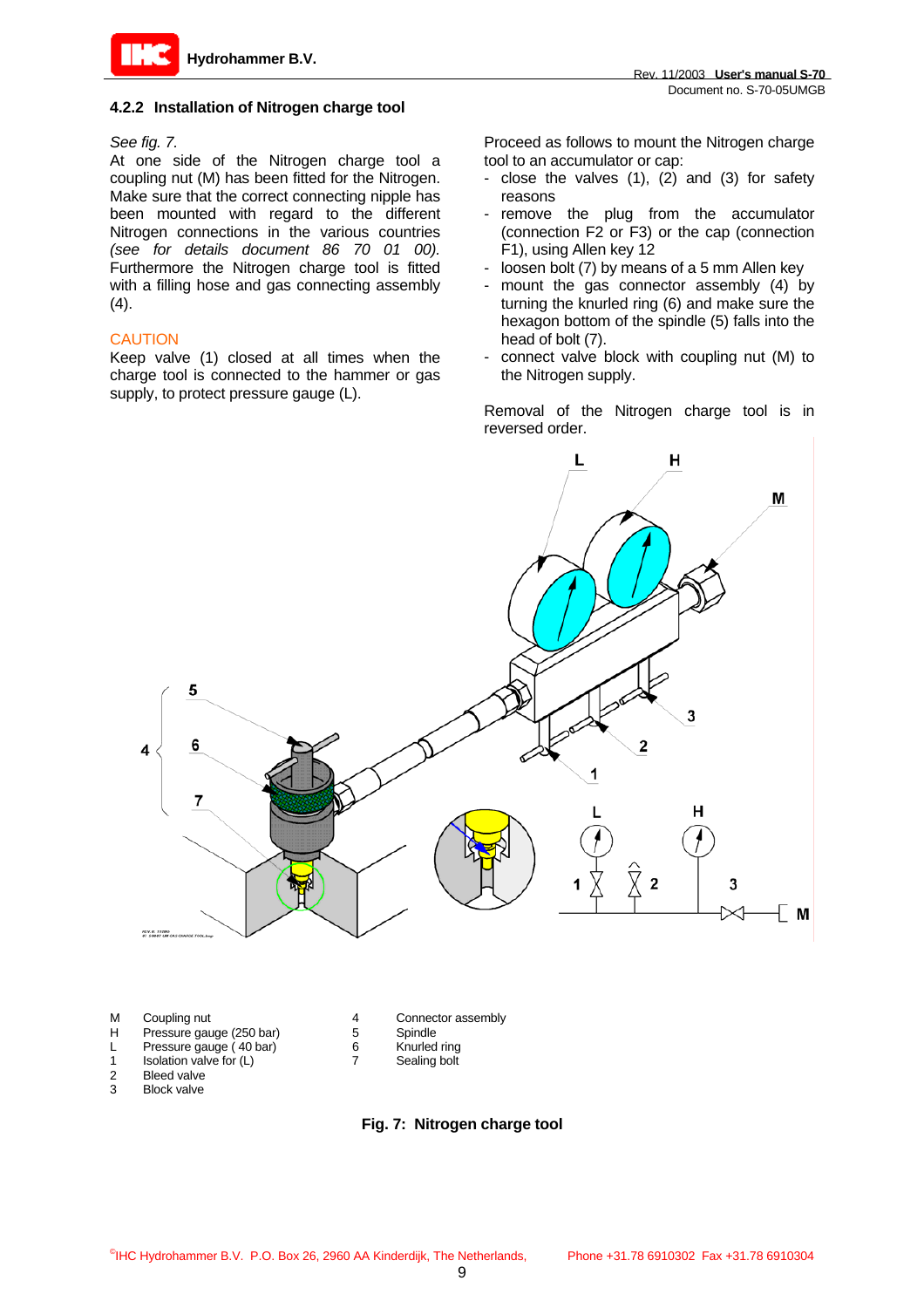

## **4.2.3 Draining oil from the cap**

The procedure to drain the cap is as follows *(see fig. 8):* 

WARNING: The cap is normally pressurized!

- remove the R 1/4" drain plug, marked D1B on the upper ring,
- connect the cap drain hose (3) (supplied as special tool) to the drain opening and place the end of the hose in a bucket,
- remove the R 1/8" plug, marked D1A on the upper ring (next to D1B),
- screw the R  $1/8$ " insert (2) (supplied as special tool) in the drain opening, thus opening the spring loaded ball (4),
- collect the hydraulic oil, leaked into the cap,
- after completion of drainage, remove the hose and insert tool and install both plugs.



**Fig. 8: Draining oil from the cap**

#### **4.2.4 Draining oil from the housing**

The procedure to drain the housing is as follows *(see fig. 9 for connecting points):*

- remove the R 1/2" drain plug, marked D4 on the lower housing, when hammer is in vertical position on the pile.

#### **ATTENTION**

Hammer must be on the pile, otherwise ram weight may be resting on lower stop in the housing, preventing full drainage of leakage oil.

remove the R 1" drain plug, marked D2 on the housing, when hammer is in horizontal position.

- Upper ring
- 2 Special tool 86 70 02 01 (insert for cap drain)<br>3 Cap drain hose, special tool 86 70 03 01
- Cap drain hose, special tool 86 70 03 01
- 4 Ball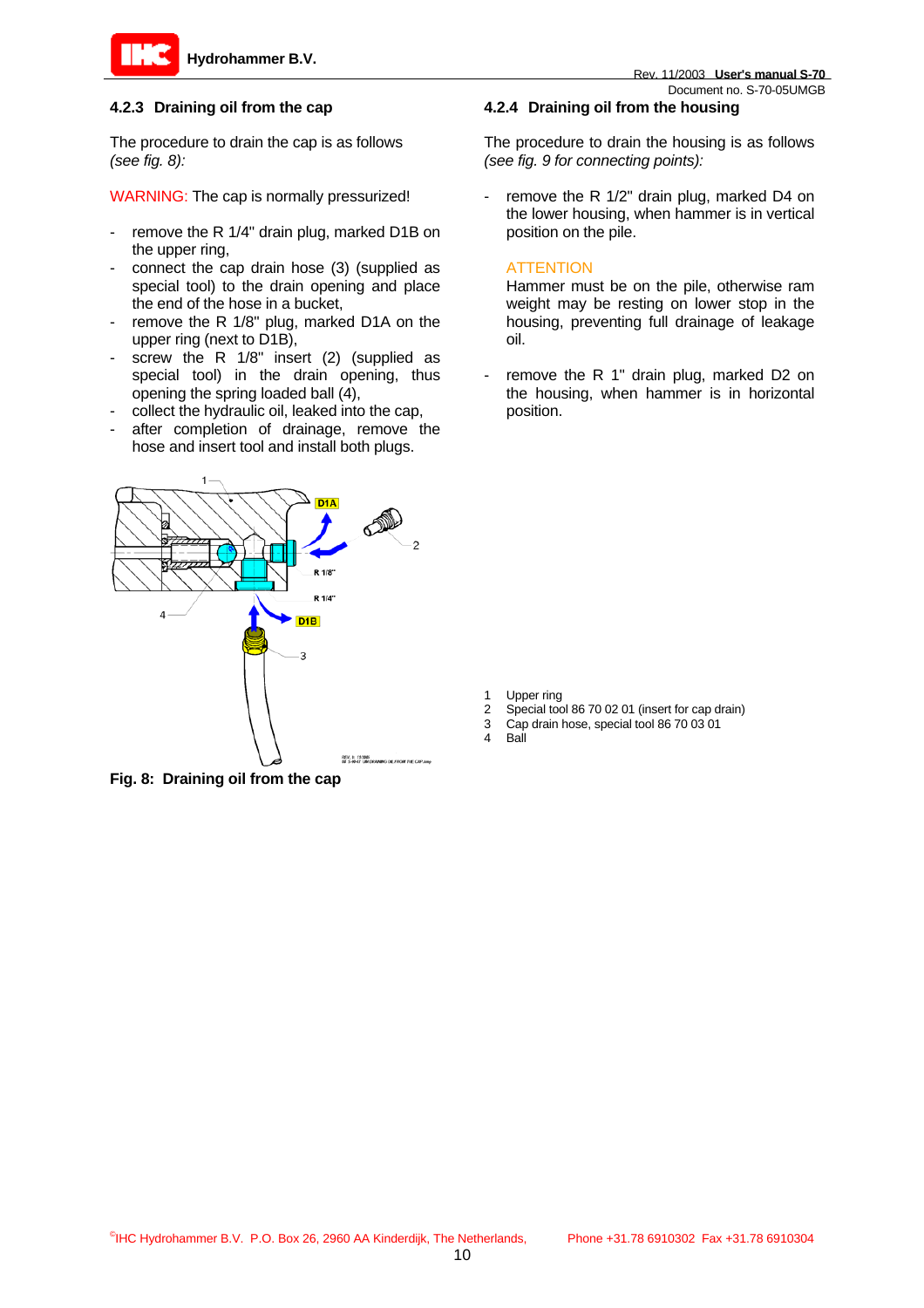

Replace stickers as soon as they are damaged or have become illegible. Thoroughly clean the surface with a grease solvent, before applying the new sticker. New stickers can be ordered from IHC Hydrohammer.



| <b>Indication</b> | <b>Connection</b>   | <b>Function</b>               | <b>Remarks</b>                                                                                  |
|-------------------|---------------------|-------------------------------|-------------------------------------------------------------------------------------------------|
| F <sub>1</sub>    | R 3/4"              | Cap filling                   | $p = 10 - 13$ bar, Allen key 12 mm<br><b>WARNING: Use Nitrogen only!</b>                        |
| F <sub>2</sub>    | R 3/4" (2x)         | Filling P-Accumulators        | <b>WARNING: Use Nitrogen only!</b><br>$p = 120-140$ bar, Allen key 12 mm                        |
| F <sub>3</sub>    | R 3/4" (2x)         | <b>Filling R-Accumulators</b> | $p = 4 - 5$ bar<br><b>WARNING: Use Nitrogen only!</b>                                           |
|                   | R 3/4"              | Oil fill lower bearing        | 10 I, TOTAL FINA ELF DROSERA 68, Allen key 12 mm.                                               |
|                   |                     |                               | For batter piling at angles less than 45 ° to the horizontal, use<br>TOTALFINAELF CARTER EP 230 |
| D <sub>1</sub> A  | R 1/8"              | Cap drain                     | Allen key 5 mm<br>See WARNING below.                                                            |
| D <sub>1</sub> B  | R 1/4"              | Cap drain                     | Allen key 6 mm<br>See WARNING below.                                                            |
| D <sub>2</sub>    | R 1"                | Drain, housing (horizontal)   | Allen key 17 mm                                                                                 |
| D <sub>3</sub>    | R 1/4"              | Oil drain lower bearing       | Allen key 6 mm                                                                                  |
| D <sub>4</sub>    | R 1/2"              | Drain, housing (vertical)     | Allen key 10 mm                                                                                 |
| P                 | M 52                | Hose connection oil supply    | Wrench 60 mm                                                                                    |
| PV                | $4 \times M24$      | Pressure valve                | Allen key 19 mm                                                                                 |
| R                 | M 52                | Hose connection oil return    | Wrench 60 mm                                                                                    |
| <b>RV</b>         | 4 x M24             | Return valve                  | Allen key 19 mm                                                                                 |
| SupV              | 4 x M16             | Suppletion valve              | Allen key 14 mm                                                                                 |
| $C1-C4$           | R 1"                | Preservation                  | Allen key 17 mm                                                                                 |
| L1                | ø 52 mm             | Lifting eye                   | $WLL = 25$ tons                                                                                 |
| L2/L3             | $\sigma$ 40 mm      | Lifting eye                   | $WLL = 9$ tons                                                                                  |
| Sensors A/B       | 6 x M12             | Cover for sensors A/B         | Allen key 10 mm                                                                                 |
| S <sub>1</sub>    | R 1 1/4"            | Rupture disc                  | 40 bar                                                                                          |
| V <sub>1</sub>    | R 1/4"              | Aeration of P-hose            | Allen key 6 mm                                                                                  |
| V <sub>2</sub>    | R 1/4"              | Aeration of R-hose            | Allen key 6 mm                                                                                  |
| E                 | 6 x M <sub>10</sub> | Control cable                 | Allen key 8 mm                                                                                  |

#### WARNING:

Always connect cap drain hose (special tool *86 70 03 01*) **first** at D1B, then depressurize with insert (special tool *86 70 02 01*) at D1A.

#### **Fig. 9: Location of various connections on the hammer S-70.**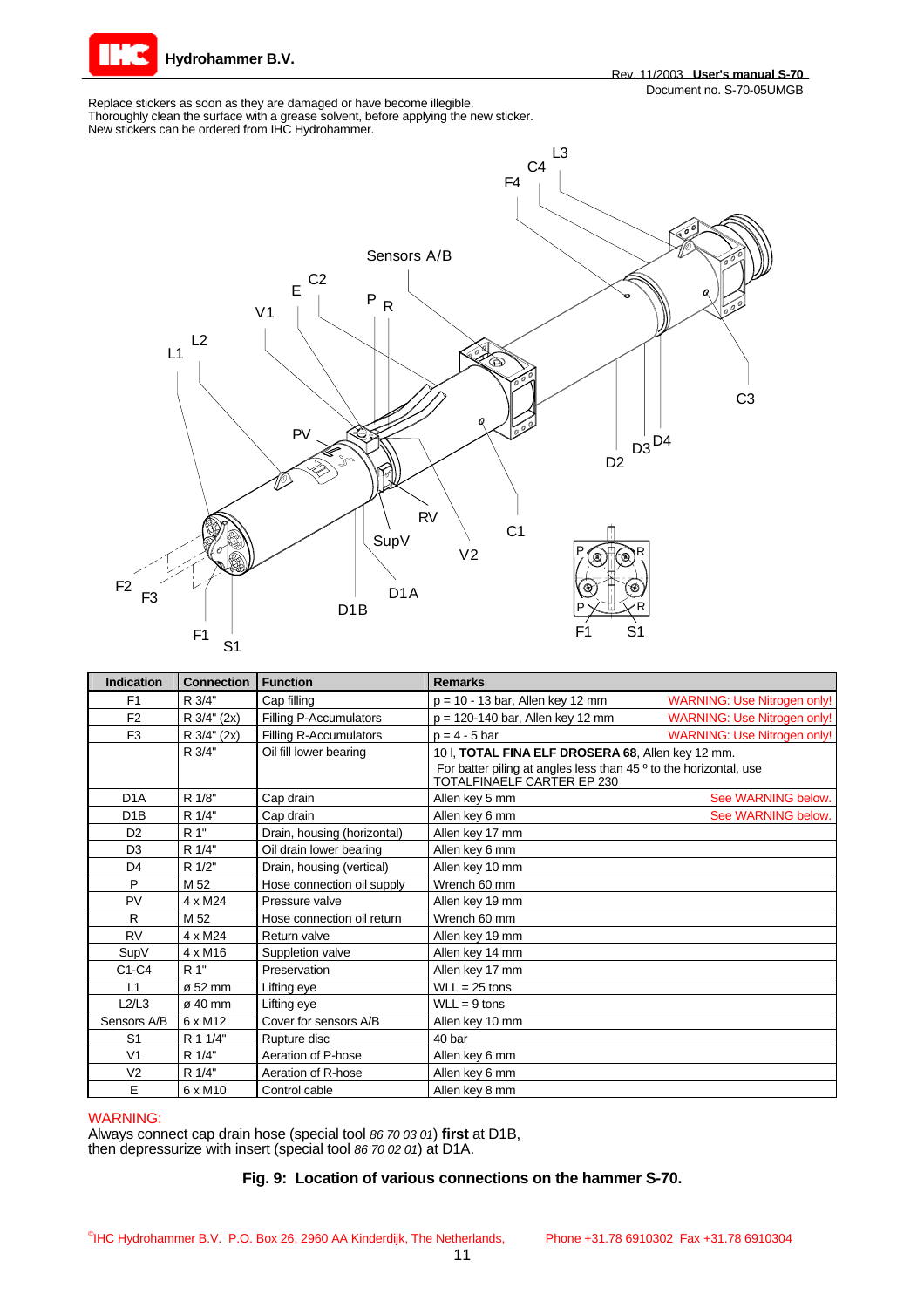

## 5. TROUBLE SHOOTING

# In this chapter, only the specific **Hydrohammer®** malfunctions will be discussed.

For malfunctions of the hammer which are normally related to incorrect situations in the powerpack or control box, reference is made to the user's manual of the powerpack and control box.

| Possible cause                                                                  | Remedy                                                                                                                                                          |  |  |  |
|---------------------------------------------------------------------------------|-----------------------------------------------------------------------------------------------------------------------------------------------------------------|--|--|--|
| Ram weight of Hydrohammer® not moving<br>1.                                     |                                                                                                                                                                 |  |  |  |
| a Hammer not correct on pile (trip 11).                                         | a Lamp A and or B on control box is not lit, see user's manual<br>of control box.                                                                               |  |  |  |
| Control cable not properly connected.<br>b                                      | Check connection at control box and connecting block on<br>b<br>hammer.                                                                                         |  |  |  |
| c Valve P or R malfunctioning.                                                  | Pilot valve sticking or solenoid defective: replace or return for<br>C<br>repair.                                                                               |  |  |  |
| Incorrect situation at control box or powerpack.<br>d                           | d See user's manual of control box and powerpack.                                                                                                               |  |  |  |
| 2.<br>Jumping of hydraulic hoses                                                |                                                                                                                                                                 |  |  |  |
| at initial start:<br>a Hydraulic hoses P and R are crossed                      | Read working pressure on gauge panel, while circulating the<br>a<br>hydraulic oil (hammer not in operation).<br>If reading is 90 bar, correct hose connections. |  |  |  |
| during operation:<br>Incorrect pressure in accumulators<br>b                    | Check and correct as necessary, see par. 1.1 for pressure<br>b<br>levels.                                                                                       |  |  |  |
| 3. Jumping of hammer on pile                                                    |                                                                                                                                                                 |  |  |  |
| a Cap pressure too high                                                         | Check and correct cap pressure, see par. 1.1 for pressure<br>a<br>level.                                                                                        |  |  |  |
| 4. Hydrohammer <sup>®</sup> strikes irregularly                                 |                                                                                                                                                                 |  |  |  |
| a Hydraulic oil supply to hammer too low.                                       | a1 Increase engine speed or pump capacity.<br>a2 Ball valves on hydraulic manifold in open position, close<br>valves                                            |  |  |  |
| Pressure valve malfunctioning<br>b<br>(strong pressure fluctuations noticeable) | Check pilot valve and solenoid.<br>b                                                                                                                            |  |  |  |
| c Return valve malfunctioning                                                   | Check pilot valve and solenoid.                                                                                                                                 |  |  |  |

## **Table 1: Trouble shooting S-70**



#### **Table 2: Connection internal wiring to control cable**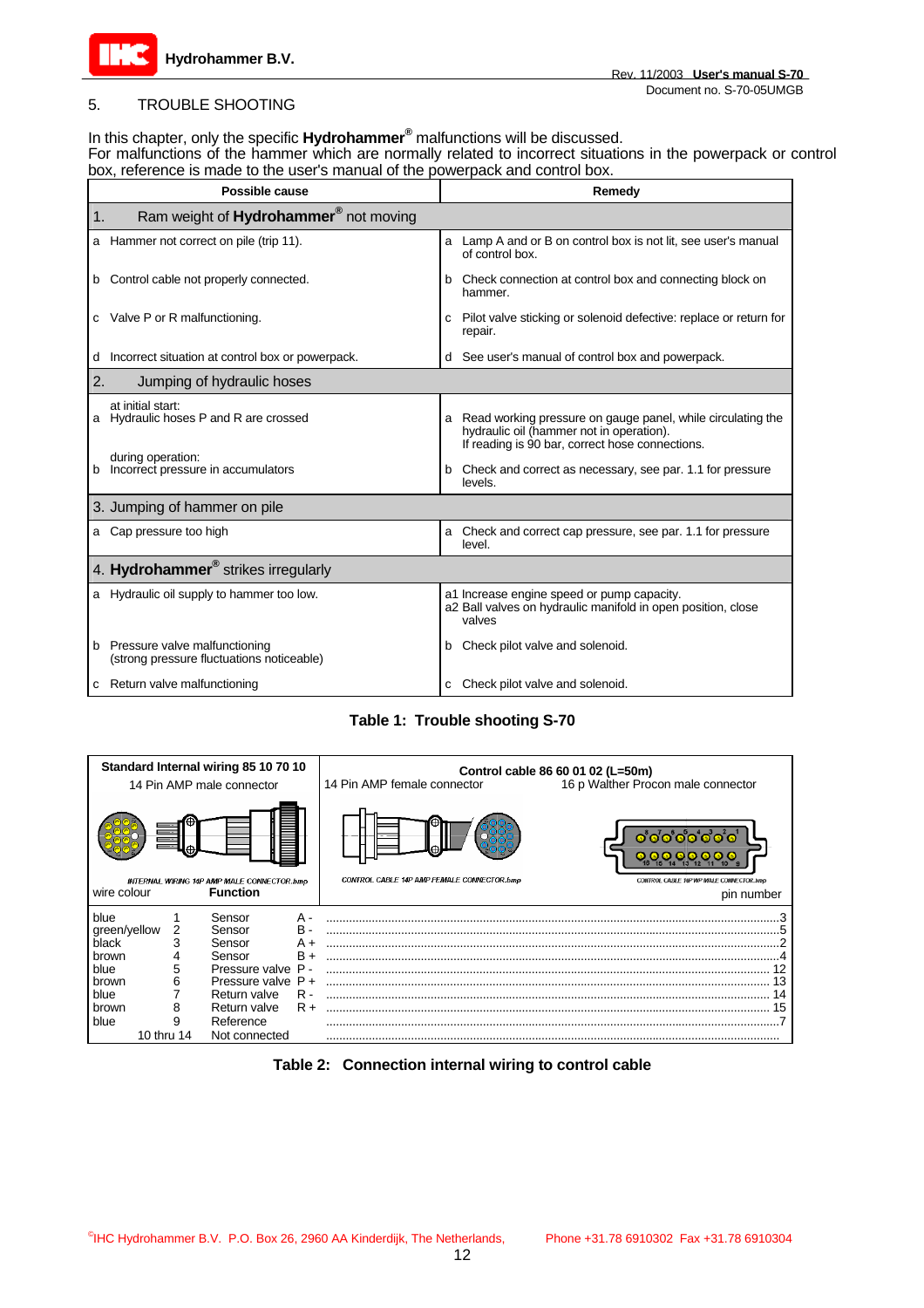

## 6. STORAGE AND TRANSPORT

After completion of the shutting down activities as described in par. 3.9, the hammer can be prepared for storage or transport.

#### **6.1 Support of hammer**

For storage and transport, the **Hydrohammer®** must be placed in horizontal position with the connecting block facing upwards.

The hammer can be supported by its own leader boxes.

For transport, proper fixation of the hammer to prevent movement during transport, is required.

#### WARNING:

In case of transport after any period of storage, the cap pressure must be checked. The cap pressure must be at least 5 bar, to prevent movement of the ram during normal transport.

## **6.2 Conditions for preservation**

Provisions must be taken to preserve the Hydrohammer<sup>®</sup> in the following cases:

- o In case of **storage**, or in case of transport which takes 3 days or more and for seatransport.
- o In case of prolonged idle operation (three days or more).

#### **6.3 Procedure for preservation**

The procedure for preservation is as follows:

- Put the hammer in horizontal position.
- Remove the R1" plugs of the connections C1-C4 *(see fig. 9)* and spray a liberal amount of preservation fluid **TOTALFINAELF OSYRIS DWX 9000** (formerly known as **ELF PROTERA DR 07X**) (use an atomiser) through each opening. Reinstall the plugs.
- Spray also a liberal amount of the preservation fluid in the circumferential space between the lower end of the ram and the buffer locking plate.